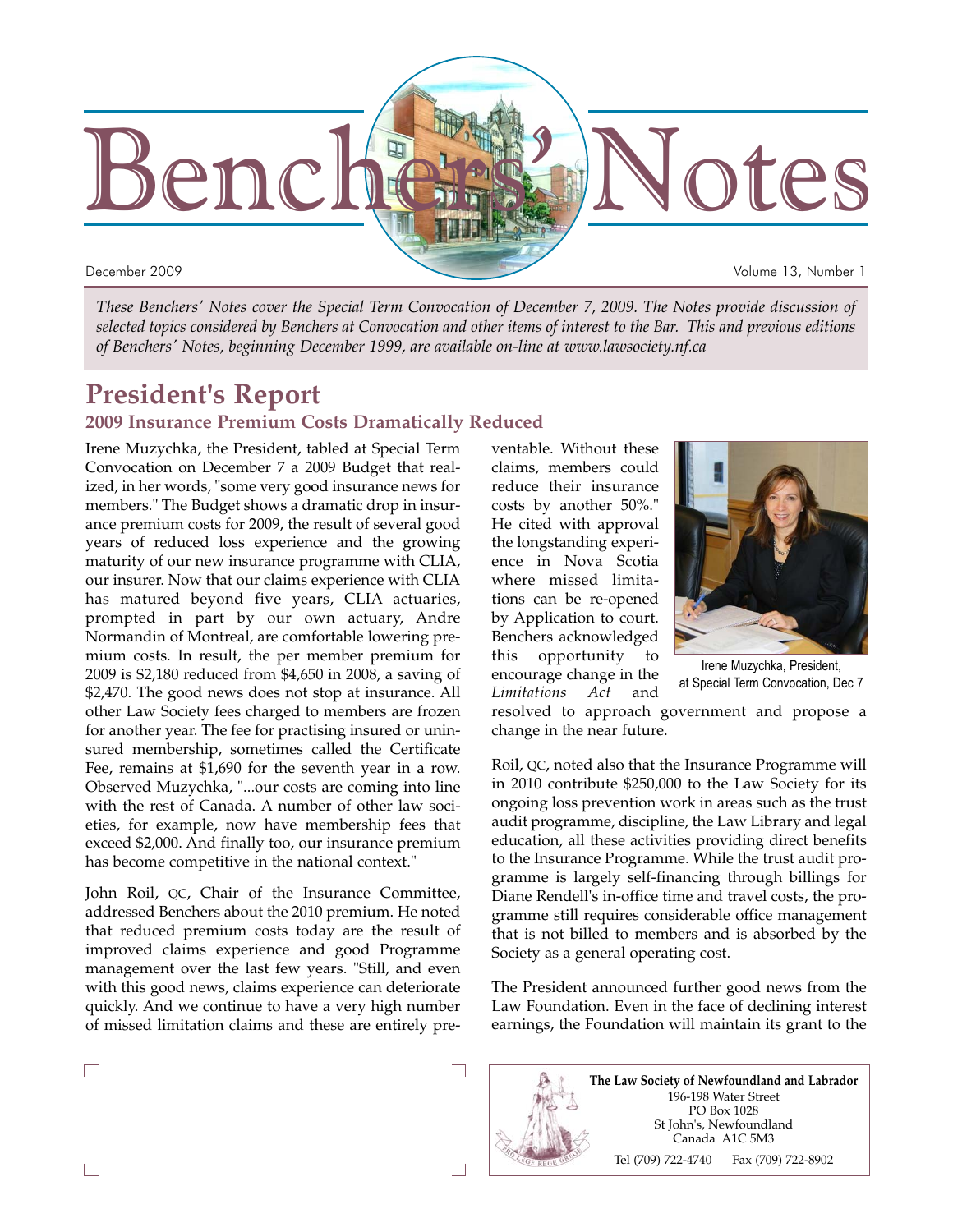Law Library for 2010, a grant of \$121,000. Jeffrey Benson, QC, Chair of the Board of Governors, stated that the Governors acknowledge the importance of law libraries to the public interest. Faced with declining revenues from interest earnings on lawyers' trust accounts, the Foundation is this year dipping into its cash reserves in order to maintain consistency in its funding to the Law Society's law library and the Court House libraries in Gander and Corner Brook. The President acknowledged the generosity of

these grants and expressed her appreciation for the Foundation's contribution.

Continuing with her report, the President remarked about the most recent Call to Bar, October 23, where six new members were sworn-in. This Call, she stated, was unique because the new members were all transfer applicants coming to this province under provisions of the National Mobility Agreement following practice in other parts of Canada.

Turning to social matters, the President noted the pleasant experience of attending the graduation ceremony for CGAs, and other functions planned for the next few weeks as various governing bodies celebrate the Holiday Season. She reminded Benchers of the traditional New Year's Eve levee to be held at the Law Society and noted that the Society supports Christmas parties for lawyers and court staff in other parts of the province.



Several Benchers speaking during a break at Convocation

Merry Christmas and a Happy New Year to all Members and their Families from Benchers and Law Society Staff

# **Law Society Building Costs**

Members enquire from time-totime about the costs of operating the Law Society building. When the building was first contemplated, a cost comparison was undertaken to determine the merit of purchasing and refitting over continued rental in Atlantic Place. Experience in the seven years since moving into our own premises has shown the wisdom of the purchase and refit of the building. In addition to saving costs on Convocation sites (all Convocations were held in rented space), there have been savings on Bar Admission Course space rental, for CLE, for discipline, and

for social events normally held at hotels.

In 2001, the Society was paying \$12,000 per month for premises in Atlantic Place. The rent was scheduled to increase in 2002. Our cost projection to own and refit the Law Society building in 2002 was \$13,200 per month. This sum included payments on the mortgage plus the new expenses of ownership such as insurance, electricity, maintenance, parking, cleaning. Now seven years in the building, costs are approximately \$16,000 per month for the mortgage and services.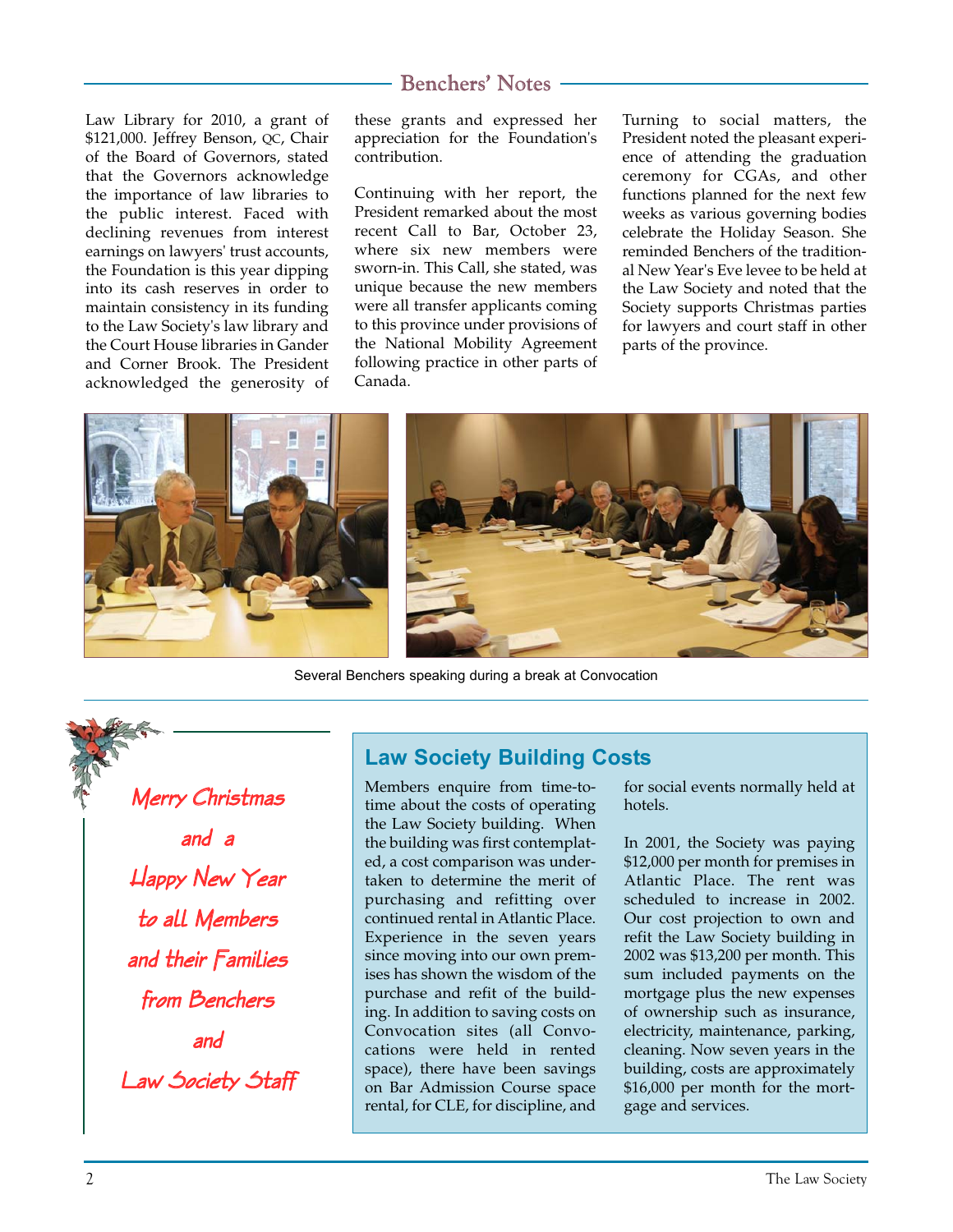# **Lending Money to Clients**

Kenneth Baggs, QC, the Bencher who Chairs the Practice Rules Compliance Committee, noted that members require clear guidelines for instances when they determine it is appropriate to lend money to clients pending settlement of a claim. The Committee set out some time ago to improve upon the Rules currently used to regulate

such decisions and, in the process, asked several members to attend at Committee meetings and speak to the issue and offer guidance. Out of those discussions, and following a review of the Rules used in other jurisdictions, the Committee developed new Rules. The Rules were adopted by Benchers at Special Term Convocation of December 7

and take effect immediately. The Rules were emailed to members on Thursday, December 10 in an email titled *Law Society Rule Amendment - Rule 5.11 Borrowing and Lending*. Members may obtain another copy of the email by contacting Pamela Marks at Law Society offices, at telephone 758- 0816.

## **Federation of Law Societies of Canada Report**

Sheila Greene, QC, Past President of the Law Society, is our representative on the Federation's Council in Ottawa. She provided a written and oral report to Benchers on the activities of the Federation, noting the work done to develop a Model Code of Conduct to be adopted over time by law societies in Canada. The Federation is hoping that law societies will move aggressively to adopt the new Code.

There was discussion by Benchers of the Report of the Task Force on the Canadian Common Law Degree. The Task Force Report recommends a uniform academic approach to the law degree, an approach based upon skills development. Greene, QC, noted that such an approach differs from our own; the Law Society of Newfoundland and Labrador has among the highest expectations in Canada for incoming members. Because of these differences, the Education Committee will need to address the Task Force Report early in the new year and then return to Benchers in January with recommendations.

Further with admission standards, in her written report, Greene, QC, stated that "In June, the Federation's Council approved in principle the development of a

comprehensive plan to develop national standards for admission to the legal profession. Currently, there are significant differences in the admission standards and processes used by each law society. These can be difficult to justify given the mobility of lawyers in Canada. In most cases, admission to one law society effectively guarantees admission to the others."

"A working group of Council and law societies has mapped out a plan to develop common admission standards, including standards for good character, and the appropriate mechanisms for testing compliance with the standards. The goal of the project is "to develop consistent and defensible standards of admission to the legal profession and to ensure every applicant admitted to the bar meets these standards."

Greene, QC, reported next about the Quebec Mobility Agreement proposed for adoption in principle. The proposed Agreement grants to the Quebec Barreau the rights now granted by the Barreau to lawyers from other parts of Canada who wish to practice in Quebec. Essentially, the Agreement permits lawyers from outside to go into Quebec and practice Federal law or the law of their home jurisdiction under the title "Canadian Legal Advisor." Following discussion, Benchers agreed to adopt in principle the Quebec Mobility Agreement. Implementation of the Agreement will require Rule changes and possible changes to the *Law Society Act*. The Education Committee will review the Agreement with a view to implementation.

*The Professionals' Assistance Program, a support group for Lawyers, can be of assistance in many situations.*

*For further discussion or consultation, contact:*

*Rosemary Lahey, M.S.W., R.S.W. Clinical Co-ordinator*

*754-3007 or 1-800-563-9133*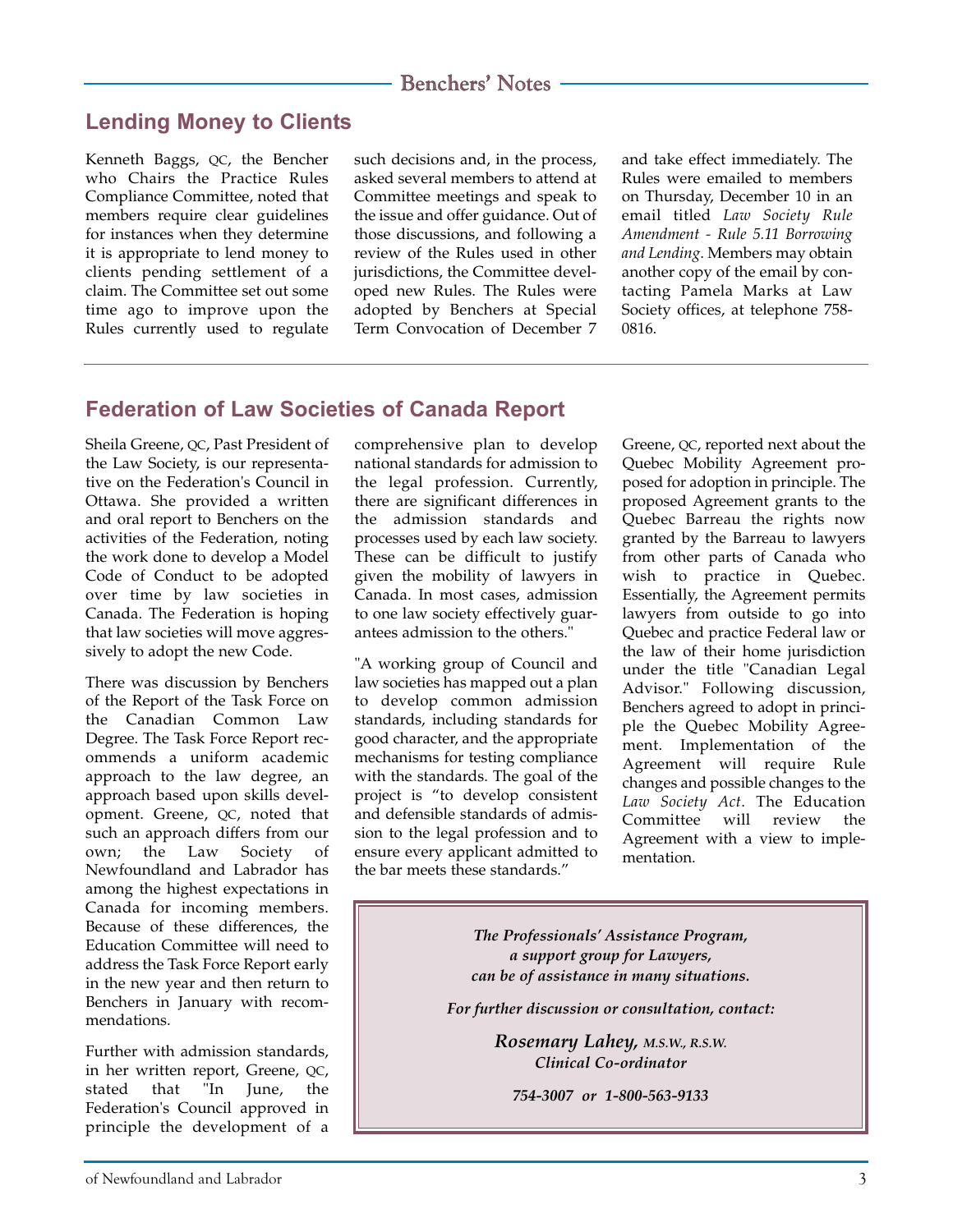# **Changes in Status**

The following members have changed status with the Law Society since October.

Requests for Practising, Non-Practising or to Resign Membership as of October 5, 2009

#### **From Practising to Non-Practising**

Susan Doyle Kathleen Healey Suzanne Orsborn Paula Schumph John R Whelan Bernadette Cole Genderon Beverley Lane James Hornby Heather Clarke Isobel O'Shea Sharon McKim-Ryan Kathleen Tremblett

**Members Granted Permission to Resign** Matthew Clarke Christopher Fox Jonathan Hale Alex Harrold Wayne Silliker Dale Seymour **From Resigned to Practising**

**From Non-Practising to Practising** Diane Laskey John Roil, QC Greg French John Whelan Wayne Silliker Lloyd Strickland Edward Brown Veronica Dillon Garrett O'Brien Scott Worsfold

Requests for Practising, Non-Practising or to Resign Membership as of December 7, 2009

Vanessa Gauthier

#### **From Practising to Non-Practising**

Krista Dawn Harding Katrina Warren William Jeremy Andrews Robynn Arnold Diane Laskey

#### **From Non-Practising to Practising** Felix Collins Thomas Marshall, QC John Cook

**Members who Resigned** John Meaney Crystal Critch Jeffrey Niederhoffer Brianna Hookey

**From Resigned to Non-Practising** Sarah Colbourne Penney

**From Call to Bar to Non-Practising** Shawn Patey Suzanne Hollett

# **An Ideal Christmas Gift**

The six books shown here and published in recent years by *Project Daisy* offer a varied and interesting look at the development of law in Newfoundland and Labrador over the last two centuries and more. And some humour, too. Ideal as a gift and in time for Christmas! Shrinkwrapped, \$50.00 for the set. For yours, contact Janice Whitman at Law Society offices, 758-0804.

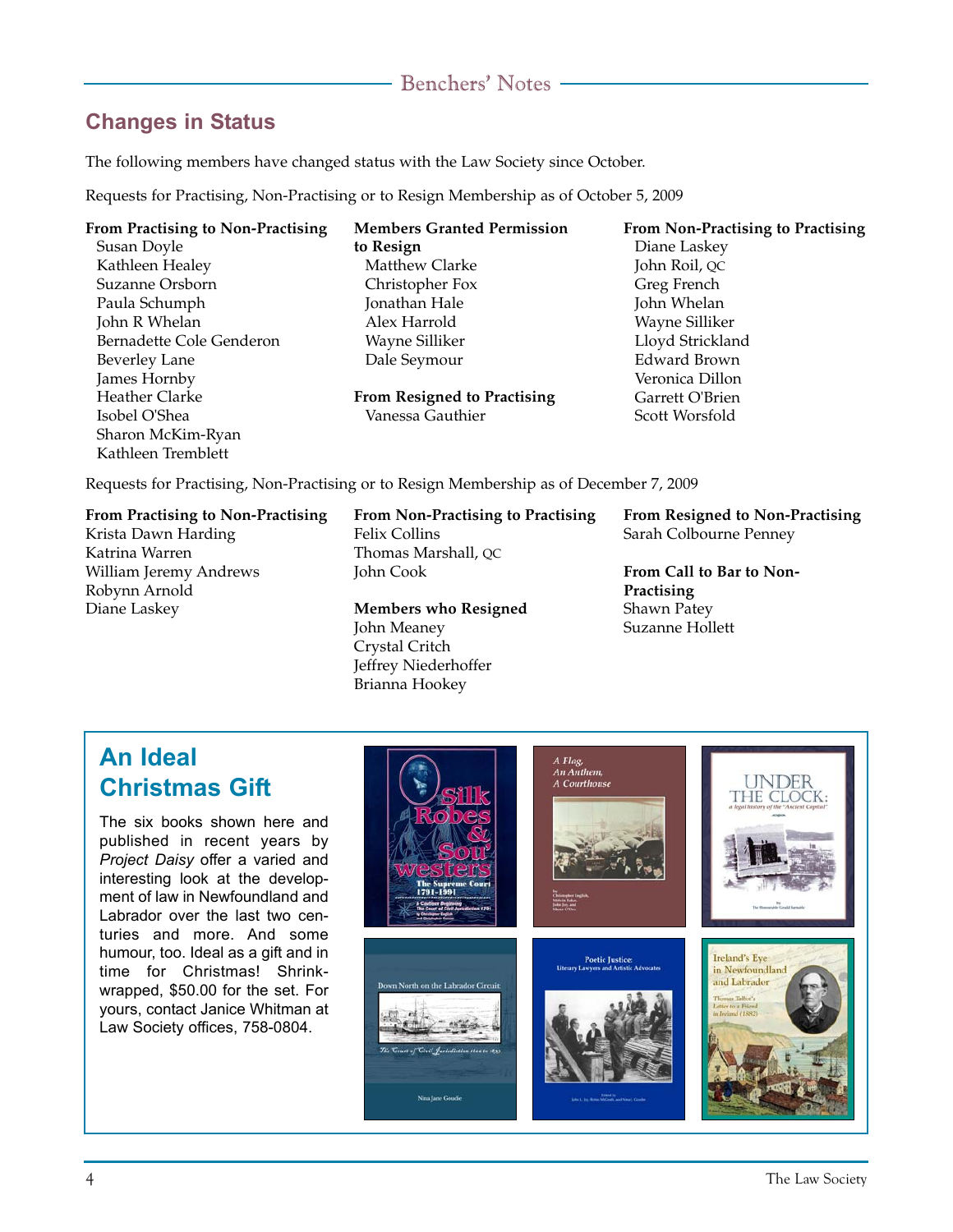# **Benchers of the Law Society of Newfoundland and Labrador**



Photograph was taken at the Dec 7<sup>th</sup> Special Term Convocation. Benchers of the Law Society are:

- *(Seated, l-r):* Morgan Cooper, Augustine Bruce, Sheila Greene, QC, Past President, Irene Muzychka, President, Glen Noel, Christopher Curran, QC, Registrar, Dr Don Downer, lay Bencher
- *(Standing, l-r):* Paul Burgess, Kevin Preston, John Noseworthy, Bert Riggs, lay Bencher, Marcus Evans, Terry Rowe, Barry Fleming, QC, Brenda Grimes
- Missing from photo are: Ken Baggs, QC, Shawn Colbourne, Linda Harnett, lay Bencher, Susan LeDrew, George Murphy, QC, Liam O'Brien, Glenda Reid, lay Bencher, Ian Wallace





# **VOLUNTEERS WANTED for a Bar / Bench Committee at Unified Family Court**

The Law Society received the following communication from the justices at Unified Family Court:

"The justices at the Unified Family Court request an expression of interest from members practicing family law in the UFC jurisdictional area to act as representatives of the Bar on a Bar/Bench Committee. It is anticipated that issues related to the operation of the UFC will be discussed at meetings to be held every three months during the noon break. Members interested in serving on this Committee should contact Denise Hammond, Administrator, at: denisehammond@supreme.court.nl.ca